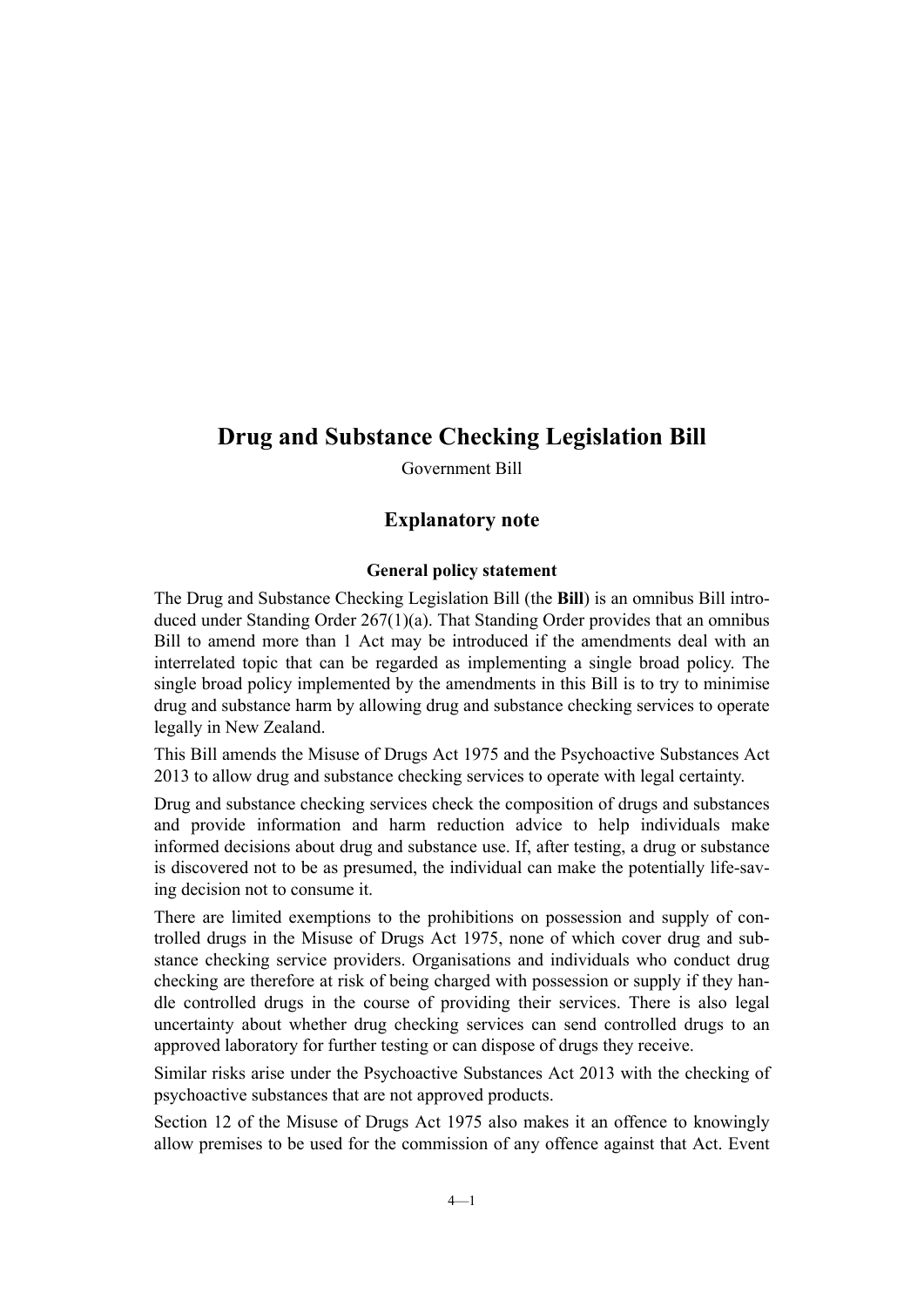organisers and other hosts who allow drug checking services to take place are at risk of prosecution under that section because the promotion of drug checking services would constitute evidence of knowing that drugs are being consumed or present on the premises. This means hosts are disincentivised from hosting a harm reduction initiative. The legal risks arising from section 12 therefore create significant problems for checking services. Currently, when drug checking is provided at a festival venue, festival organisers do not inform attendees that drug checking services are available. Due to the legal risk for service providers, services are often provided outside of the festival premises.

In order to enable drug and substance checking services to operate with legal certainty over the summer of 2020/2021, this Bill enables the Director-General of Health to appoint, by notice in the *Gazette*, drug and substance checking service providers to carry out the following functions:

- provide information and harm reduction advice to help individuals make informed decisions about drug and psychoactive substance use:
- test any drug or substance, or sample of a drug or substance, (which may be a controlled drug or psychoactive substance) that an individual presents for checking to ascertain the composition and likely identity of the drug or substance:
- advise the individual who presented a drug or substance for checking of the outcome of the testing:
- return a drug or substance to the individual who presented it for checking:
- arrange for a sample of a drug or substance to be tested by an approved laboratory:
- dispose of any sample of a controlled drug or substance used in testing:
- dispose of, or arrange for the disposal of, any drug or substance surrendered by any individual for disposal.

Amendments in this Bill are made to enable service providers to handle controlled drugs and unapproved psychoactive substances for the purposes of performing the above functions without committing any offence. The amendments also permit event organisers and other hosts to allow a drug and substance checking service provider to operate on their premises without committing an offence under the Misuse of Drugs Act 1975.

Possession of controlled drugs and unapproved psychoactive substances by members of the public will continue to be illegal. However, the results of testing by drug and substance checking service providers will not be admissible in criminal proceedings against the person who supplied any controlled drug or unapproved psychoactive substance for testing.

The Bill creates offences for a drug and substance checking service provider to breach, without reasonable excuse, any terms or conditions of their appointment, and for a person, without reasonable excuse, to operate a drug and substance checking ser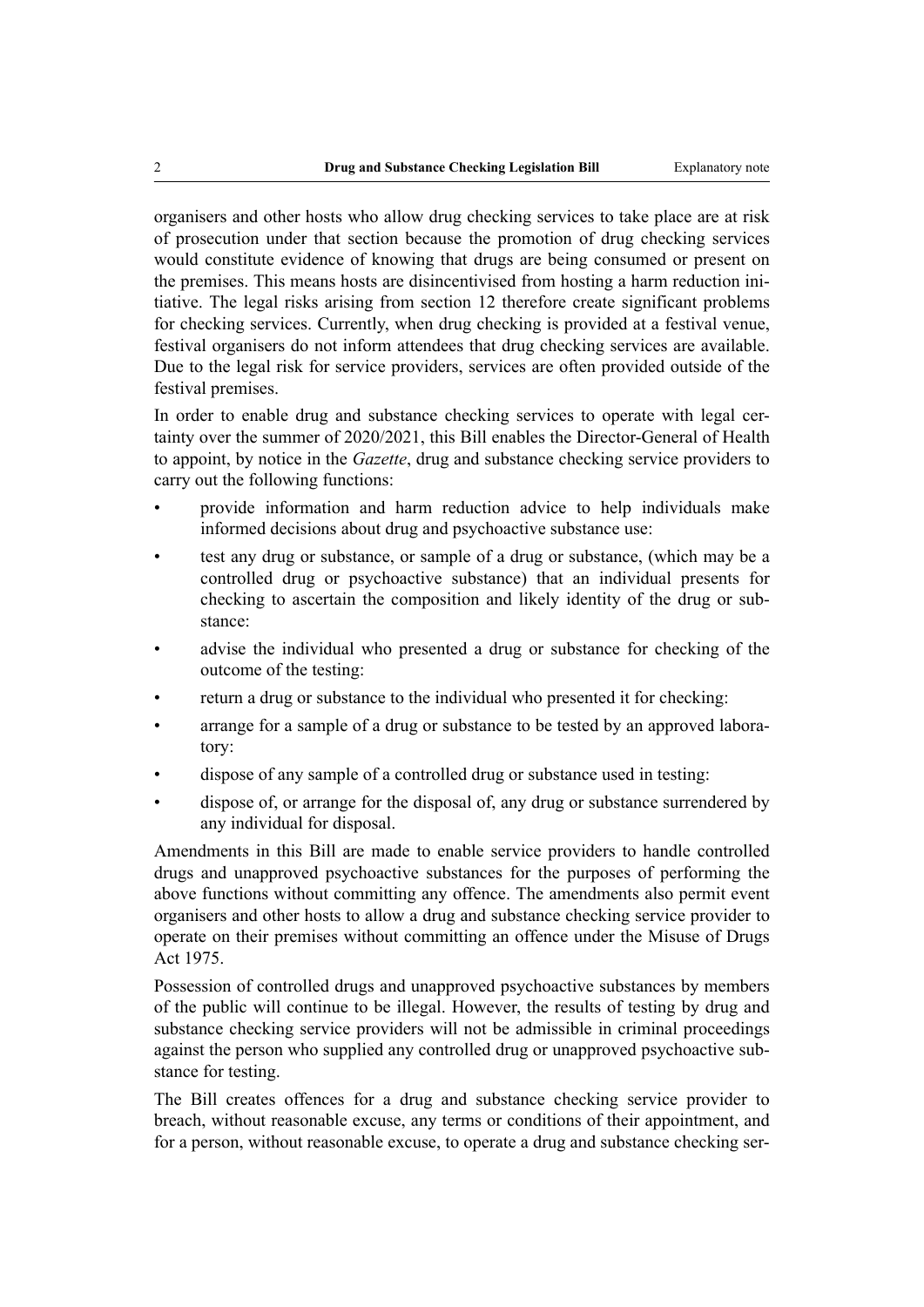vice without being appointed to do so. The penalty for these offences is a fine not exceeding \$5,000.

The amendments to the Misuse of Drugs Act 1975 and the Psychoactive Substances Act 2013 are temporary and will be repealed 12 months after their date of commencement. This Bill will also be repealed 12 months after its commencement.

#### **Departmental disclosure statement**

The Ministry of Health is required to prepare a disclosure statement to assist with the scrutiny of this Bill. The disclosure statement provides access to information about the policy development of the Bill and identifies any significant or unusual legislative features of the Bill.

A copy of the statement can be found at [http://legislation.govt.nz/disclosure.aspx?](http://legislation.govt.nz/disclosure.aspx?type=bill&subtype=government&year=2020&no=4) [type=bill&subtype=government&year=2020&no=4](http://legislation.govt.nz/disclosure.aspx?type=bill&subtype=government&year=2020&no=4)

#### **Regulatory impact assessment**

A regulatory impact assessment is not required for this Bill.

#### **Clause by clause analysis**

*Clause 1* is the Title clause.

*Clause 2* is the commencement clause. It provides that *subpart 1 of Part 1* and *subpart 1 of Part 2* come into force on the day after the Bill receives the Royal assent. *Subpart 2 of Part 1* and *subpart 2 of Part 2* come into force 12 months later. The effect of this commencement provision is that the amendments in *subpart 1* in each of *Parts 1 and 2* will only be in force for 12 months (as they are repealed by the amendments in *subpart 2 of Parts 1 and 2*).

*Clause 3* provides that this Bill is repealed on the day after the day the provisions in *subpart 1 of Parts 1 and 2* are repealed, as all provisions in the Bill will then be spent.

#### **Part 1**

#### **Amendments to Misuse of Drugs Act 1975**

*Clause 4* provides that *Part 1* amends the Misuse of Drugs Act 1975 (the **principal Act**).

#### Subpart 1—Temporary provisions

*Clause 5* amends section 2 of the principal Act, which defines various terms used in the principal Act. This clause inserts definitions for drug and substance checking service provider, service provider, and psychoactive substance, which are terms used in the new sections inserted into the principal Act by *clause 10*.

*Clause 6* amends section 6 of the principal Act, which is an offence provision for various dealings in controlled drugs, including the supply of controlled drugs and the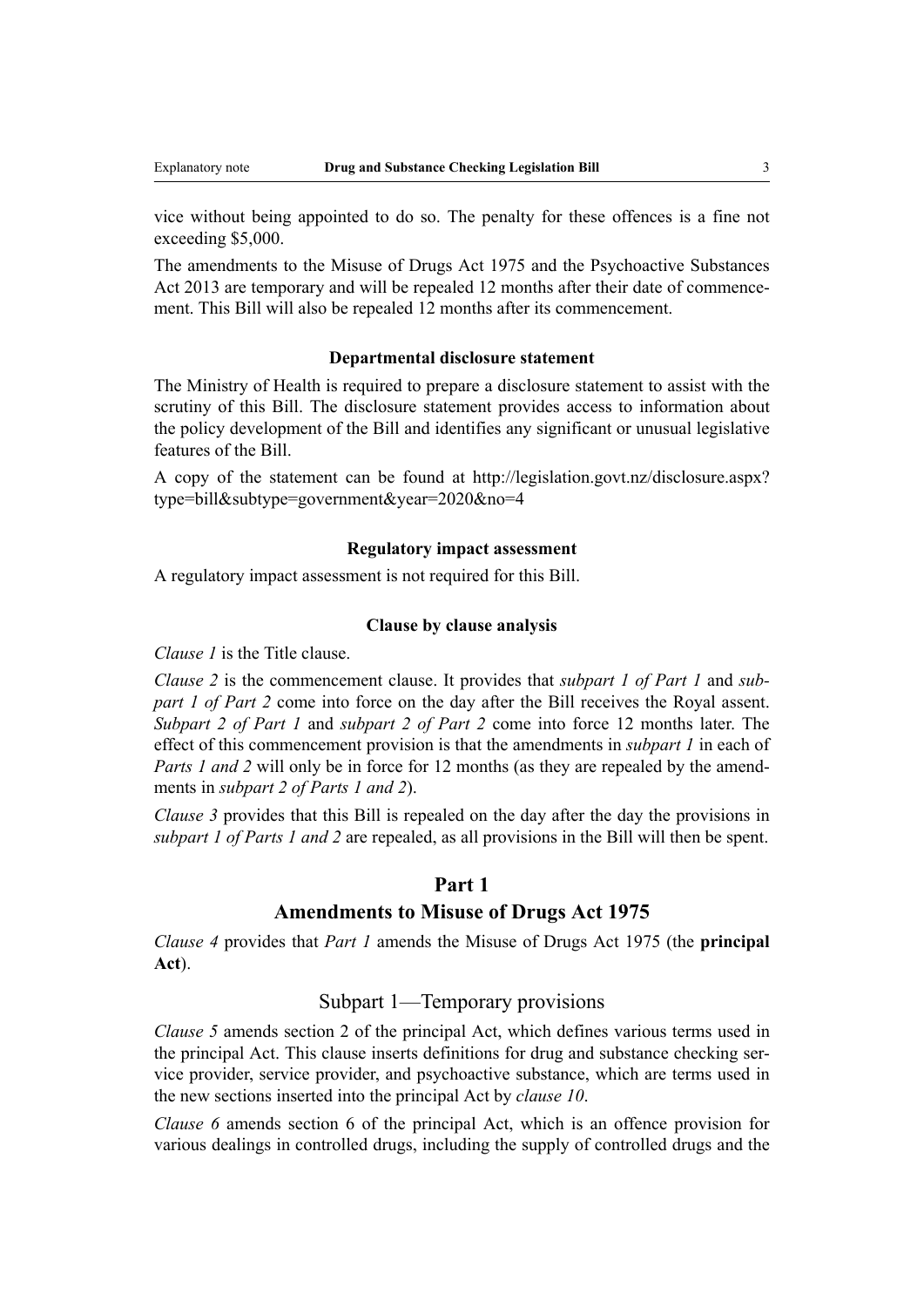possession of controlled drugs for the purpose of supply. The effect of the amendment is to exempt from the application of section 6 of the principal Act—

- a drug and substance checking service provider who in the course of performing their functions possesses a controlled drug, returns a controlled drug to the individual from whom it was received for checking, or sends a controlled drug to an approved laboratory for testing:
- an individual who supplies a controlled drug to a drug and substance checking service provider for checking or disposal.

*Clause 7* similarly amends section 7 of the principal Act, which is an offence provision relating to the possession and use of controlled drugs. The effect of the amendment is to exempt from the application of section 7 the same persons referred to above who are exempt from the application of section 6 of the principal Act.

*Clause 8* amends section 12 of the principal Act, under which it is an offence to knowingly permit any premises to be used for committing an offence against the principal Act. The amendment exempts from the application of section 12 persons who permit their premises to be used by a drug and substance checking service provider for the provision of drug and substance checking services. This amendment enables persons who host musical festivals and other events to allow drug and substance checking service providers to attend the event to provide drug and substance checking services without the person incurring any liability under the principal Act.

*Clause 9* amends section 30 of the principal Act, which provides that in proceedings for possession of a controlled drug the defendant has the burden of proving that their possession was lawful. The effect of the amendment is to apply this provision to drug and substance checking service providers and individuals who give a controlled drug to a service provider for checking or disposal.

*Clause 10* inserts into the principal Act a new cross-heading and *new sections 35DA to 35DI*.

*New section 35DA* provides for the appointment of drug and substance checking service providers. They are appointed by the Director-General of Health by notice in the *Gazette* and a list of service providers must be maintained by the Ministry of Health on its Internet site. An appointment is made subject to reasonable terms and conditions.

*New section 35DB* sets out the functions of drug and substance checking service providers. Most importantly, service providers provide information and harm reduction advice to individuals and on request from an individual check and advise on the composition and likely identity of any drug or substance that is presented.

*New section 35DC* provides that for the purpose of performing their functions a drug and substance checking service provider may—

- possess a controlled drug:
- return a controlled drug to the individual who submitted it for checking:
- send a controlled drug to an approved laboratory for testing.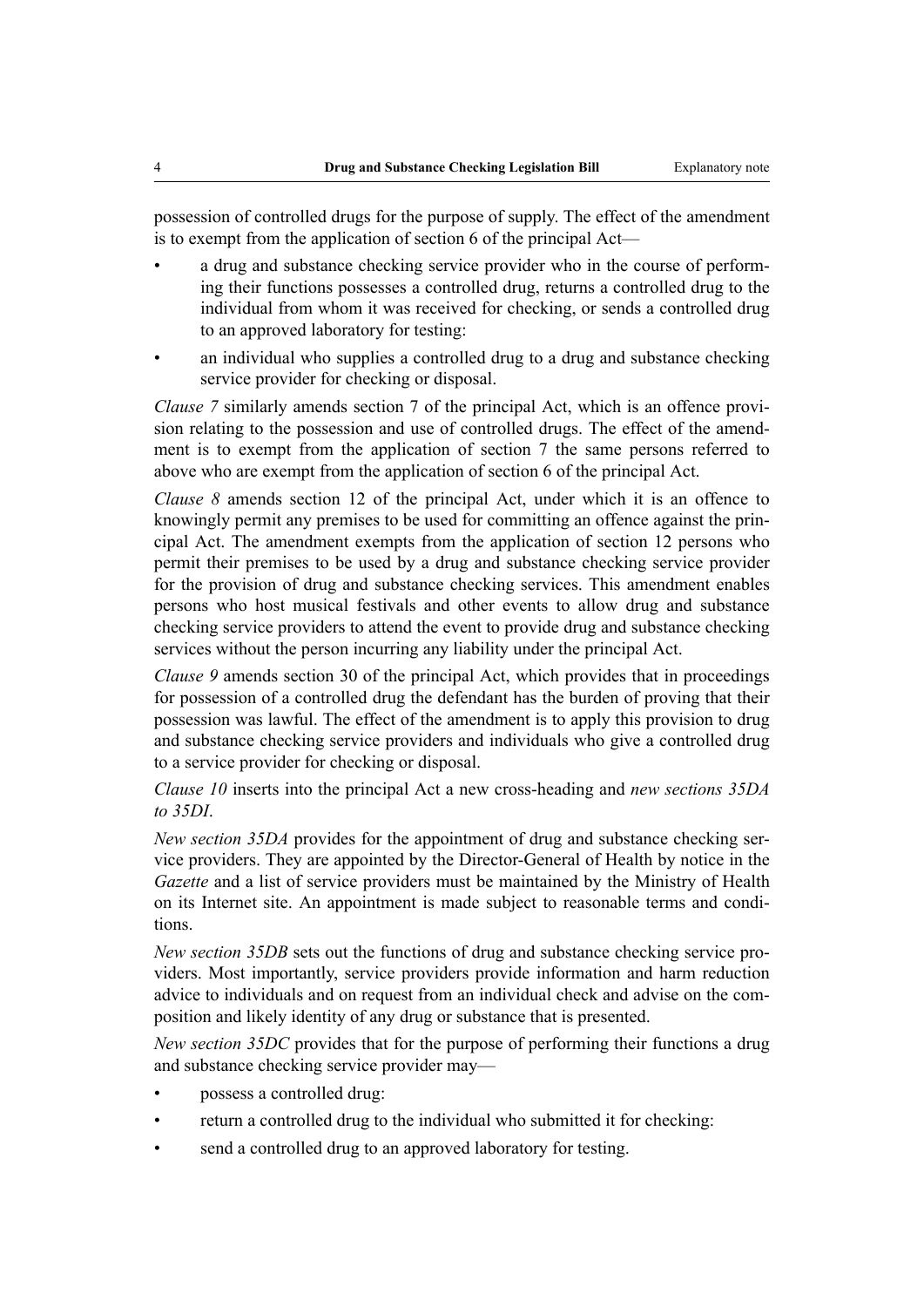*New section 35DD* provides that an individual may—

- supply a controlled drug to a drug and substance checking service provider for checking:
- give a controlled drug to a service provider for disposal.

*New section 35DE* provides that it is an offence for a drug and substance checking service provider to breach any term or condition of their appointment. The penalty on conviction is a fine not exceeding \$5,000.

*New section 35DF* provides that it is an offence for any person who has not been appointed under *new section 35DA* to interact with individuals to provide checking services in relation to controlled drugs. The penalty on conviction is a fine not exceeding \$5,000.

*New section 35DG* provides that drug and substance checking service providers must not collect, maintain, use, or disclose any personal information relating to individuals from whom they receive any drug or substance for checking or disposal.

*New section 35DH* provides that employees or volunteers of drug and substance checking service providers are not liable for any actions taken or not taken in the course of performing the service providers' functions unless they acted in bad faith or without reasonable care. They are also not responsible for any liability of the service provider.

*New section 35DI* provides that the result of any test carried out by a drug and substance checking service provider in relation to any drug or substance is not admissible as evidence in criminal proceedings.

# Subpart 2—Repeal of temporary provisions

*Clauses 11 to 16*, which come into force 12 months after *clauses 5 to 10*, repeal the amendments in the latter clauses to reinstate the law to its current position.

#### **Part 2**

#### **Amendments to Psychoactive Substances Act 2013**

*Clause 17* provides that *Part 2* amends the Psychoactive Substances Act 2013 (the **principal Act**).

#### Subpart 1—Temporary provisions

*Clause 18* amends section 8 of the principal Act, which defines various terms used in the principal Act. This clause inserts definitions for approved laboratory and drug and substance checking service provider, which are terms used in the amendments to sections 70 and 71 of the principal Act (*see clauses 19 and 20*).

*Clause 19* amends section 70 of the principal Act, which is an offence provision relating to the sale and supply of a psychoactive substance that is not an approved product. The amendment exempts from the application of section 70—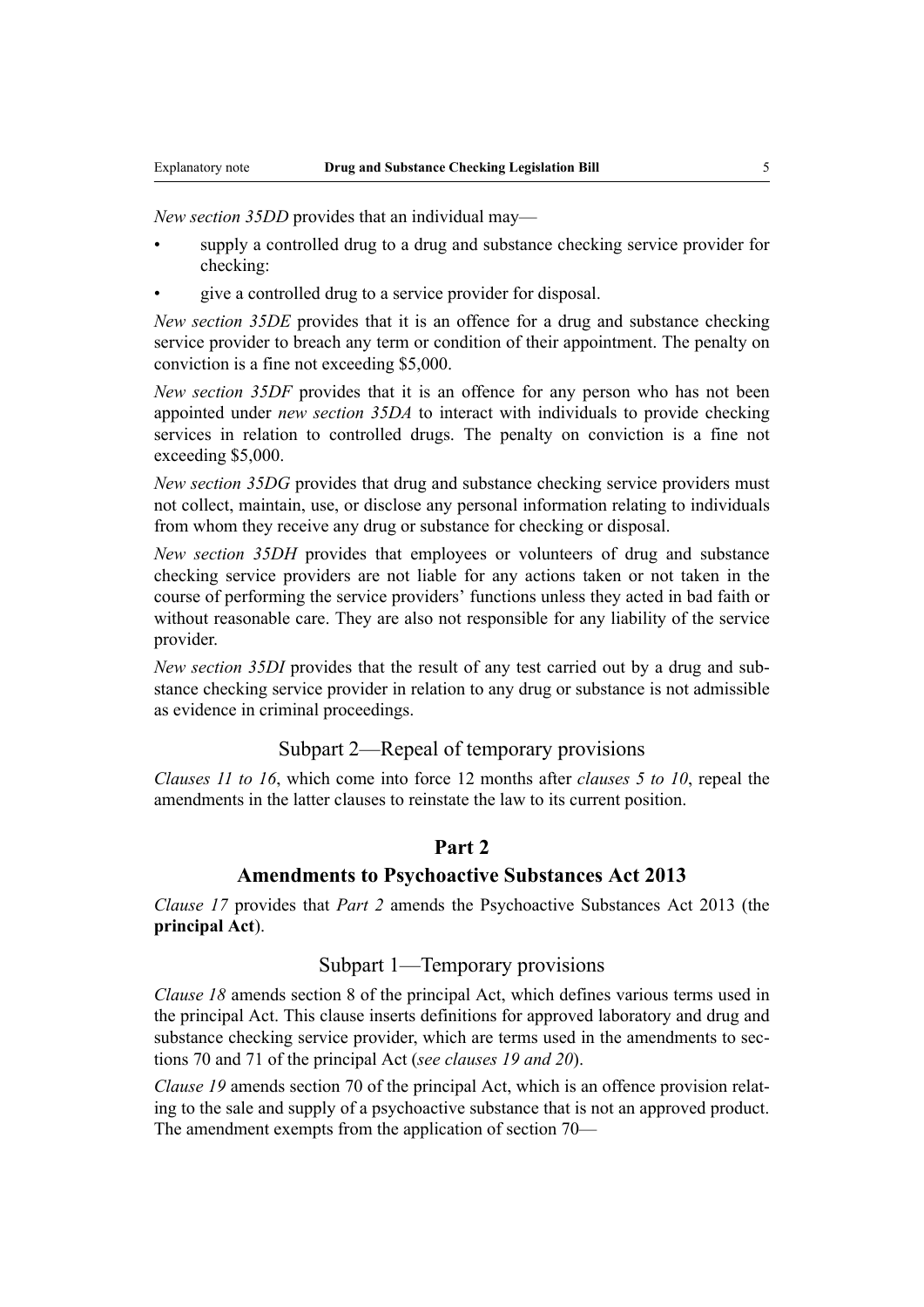- a person who supplies a substance to a drug and substance checking service provider for checking or disposal:
- a drug and substance service provider who returns a substance to the individual who submitted it for checking, or sends it to an approved laboratory for testing.

*Clause 20* amends section 71 of the principal Act, which provides that it is an offence to possess a psychoactive substance that is not an approved product. The amendment exempts from the application of section 71 a drug and substance checking service provider who possesses a substance in the course of carrying out their functions.

# Subpart 2—Repeal of temporary provisions

*Clauses 21 to 23*, which come into force 12 months after, *clauses 18 to 20*, repeal the amendments in the latter clauses to reinstate the law to its current position.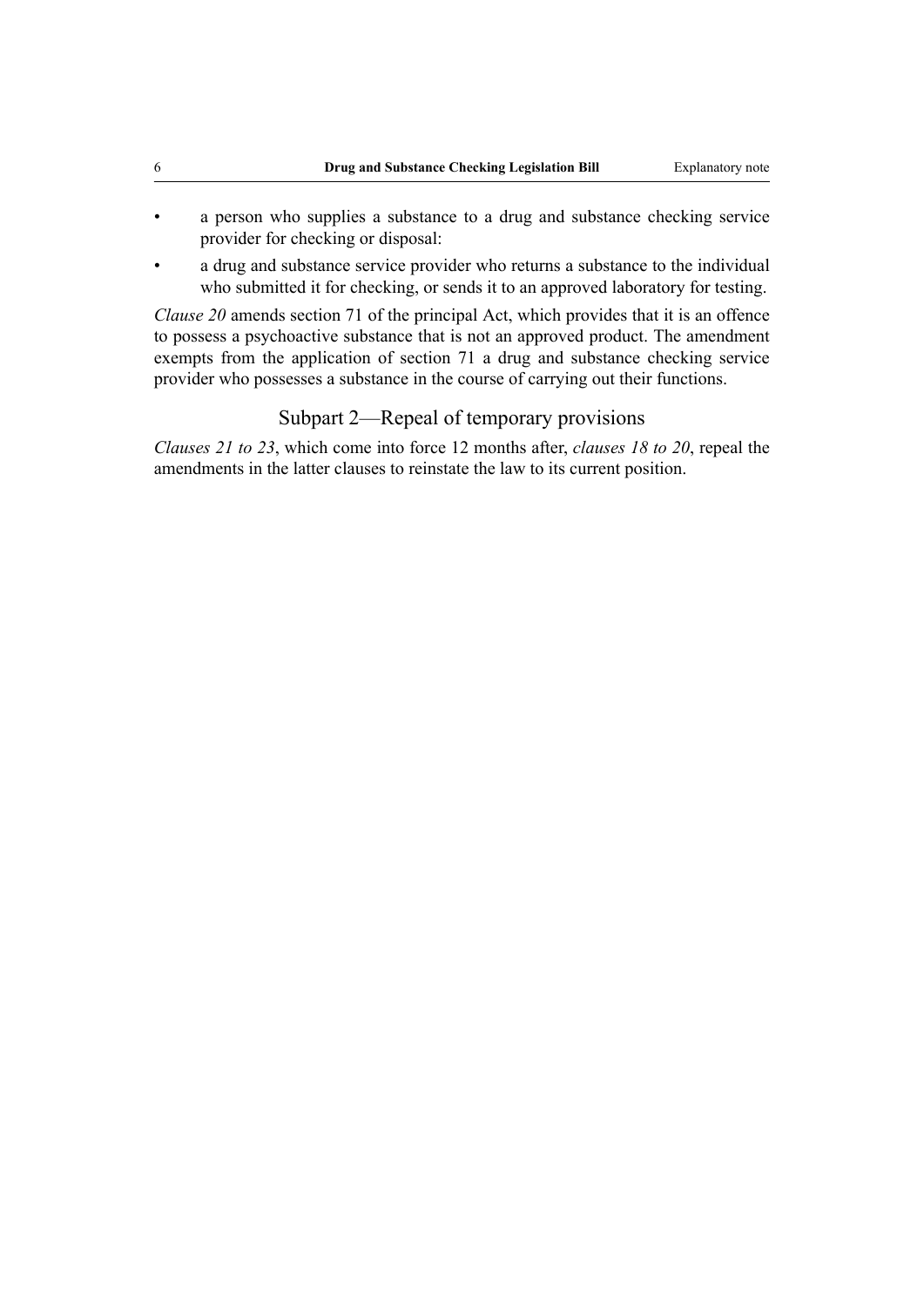*Hon Andrew Little*

# **Drug and Substance Checking Legislation Bill**

Government Bill

# **Contents**

|                |                  |                                                                                | Page           |
|----------------|------------------|--------------------------------------------------------------------------------|----------------|
| $\mathbf{1}$   | Title            |                                                                                | $\overline{2}$ |
| $\overline{2}$ |                  | Commencement                                                                   |                |
| 3              |                  | Repeal of this Act                                                             | $\frac{2}{3}$  |
|                |                  | Part 1                                                                         |                |
|                |                  | <b>Amendments to Misuse of Drugs Act 1975</b>                                  |                |
| $\overline{4}$ |                  | Amendments to Misuse of Drugs Act 1975                                         | 3              |
|                |                  | Subpart 1—Temporary provisions                                                 |                |
| 5              |                  | Section 2 amended (Interpretation)                                             | $\mathfrak{Z}$ |
| 6              |                  | Section 6 amended (Dealing with controlled drugs)                              | $\mathfrak{Z}$ |
| $\overline{7}$ |                  | Section 7 amended (Possession and use of controlled drugs)                     | $\mathfrak{Z}$ |
| 8              |                  | Section 12 amended (Use of premises or vehicle, etc)                           | $\mathfrak{Z}$ |
| 9              |                  | Section 30 amended (Burden of proof)                                           | $\overline{3}$ |
| 10             |                  | New sections 35DA to 35DI and cross-heading inserted                           | 3              |
|                |                  | Drug and substance checking                                                    |                |
|                | 35DA             | Drug and substance checking service providers                                  | $\overline{4}$ |
|                | 35 <sub>DB</sub> | Functions of service provider                                                  | $\overline{4}$ |
|                | 35DC             | Possession or supply of controlled drug for purpose of<br>performing functions | 5              |
|                | 35DD             | Supplying or surrendering controlled drug to service<br>provider               | 5              |
|                | 35DE             | Offence relating to breach of terms or conditions of<br>appointment            | 5              |
|                | 35DF             | Offence to provide checking services, etc, without being                       | 5              |
|                |                  | appointed under section 35DA                                                   |                |
|                | 35DG             | Service providers not to collect, etc, personal information                    | 5              |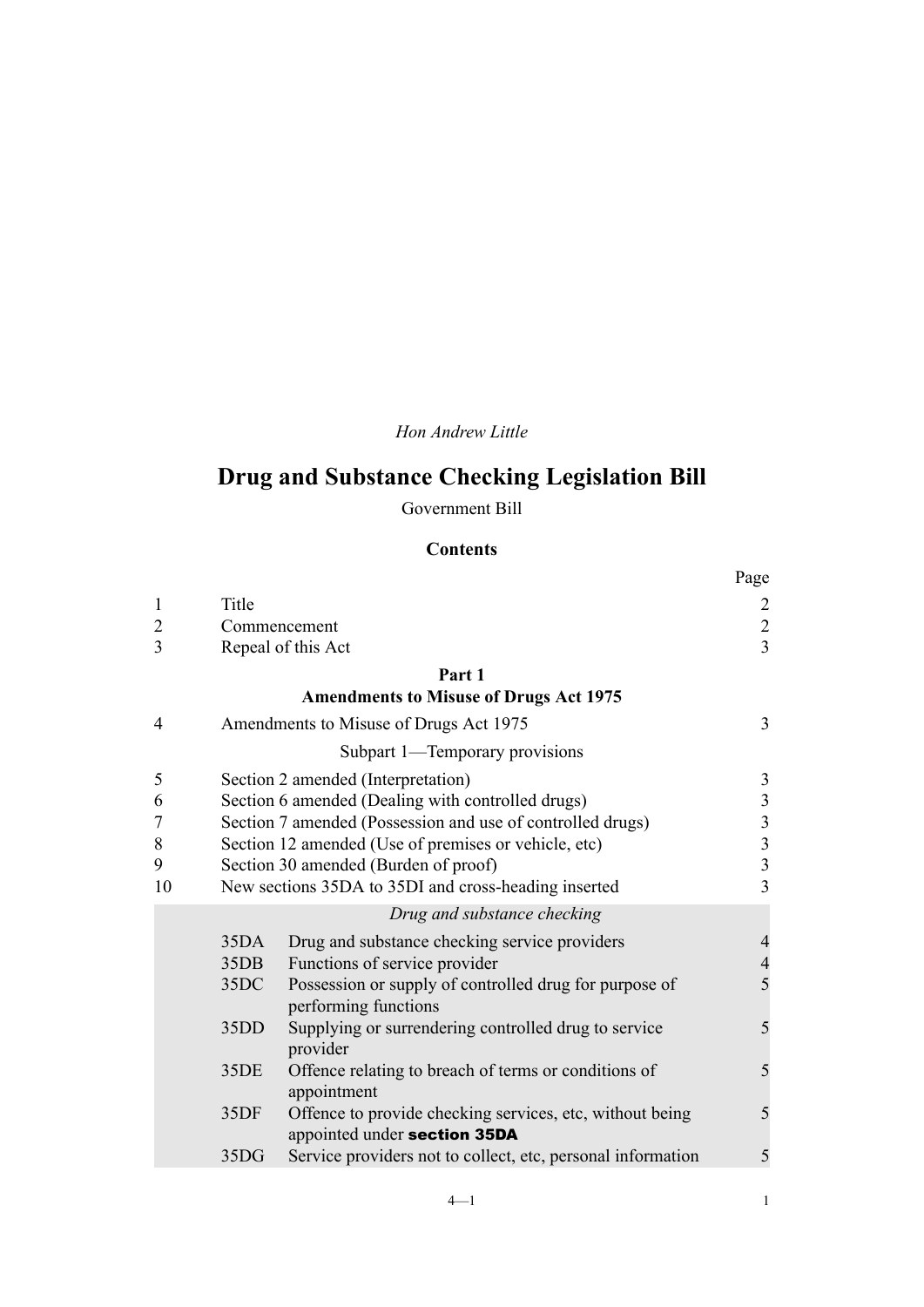<span id="page-7-0"></span>

| cl <sub>1</sub><br><b>Drug and Substance Checking Legislation Bill</b> |                                                                                                                                                                                                                                      |                                  |  |  |
|------------------------------------------------------------------------|--------------------------------------------------------------------------------------------------------------------------------------------------------------------------------------------------------------------------------------|----------------------------------|--|--|
|                                                                        | 35DH<br>Protections from liabilities of service provider<br>35DI<br>Test result not admissible in criminal proceedings                                                                                                               | 6<br>6                           |  |  |
|                                                                        | Subpart 2—Repeal of temporary provisions                                                                                                                                                                                             |                                  |  |  |
| 11<br>12                                                               | Section 2 amended (Interpretation)<br>Section 6 amended (Dealing with controlled drugs)                                                                                                                                              |                                  |  |  |
| 13<br>14<br>15<br>16                                                   | Section 7 amended (Possession and use of controlled drugs)<br>Section 12 amended (Use of premises or vehicle, etc)<br>Section 30 amended (Burden of proof)<br>Sections 35DA to 35DI and cross-heading above section 35DA<br>repealed | 6<br>6<br>6<br>6                 |  |  |
|                                                                        | Part 2                                                                                                                                                                                                                               |                                  |  |  |
|                                                                        | <b>Amendments to Psychoactive Substances Act 2013</b>                                                                                                                                                                                |                                  |  |  |
| 17                                                                     | Amendments to Psychoactive Substances Act 2013                                                                                                                                                                                       | 6                                |  |  |
|                                                                        | Subpart 1—Temporary provisions                                                                                                                                                                                                       |                                  |  |  |
| 18<br>19                                                               | Section 8 amended (Interpretation)<br>Section 70 amended (Offences relating to psychoactive substance<br>that is not approved product)                                                                                               | $\overline{7}$<br>$\overline{7}$ |  |  |
| 20                                                                     | Section 71 amended (Offence relating to personal possession of<br>psychoactive substance that is not approved product)                                                                                                               | $\overline{7}$                   |  |  |
|                                                                        | Subpart 2—Repeal of temporary provisions                                                                                                                                                                                             |                                  |  |  |
| 21                                                                     | Section 8 amended (Interpretation)                                                                                                                                                                                                   | $\overline{7}$                   |  |  |
| 22                                                                     | Section 70 amended (Offences relating to psychoactive substance<br>that is not approved product)                                                                                                                                     | $\overline{7}$                   |  |  |
| 23                                                                     | Section 71 amended (Offence relating to personal possession of<br>psychoactive substance that is not approved product)                                                                                                               | 8                                |  |  |

#### **The Parliament of New Zealand enacts as follows:**

### **1 Title**

This Act is the Drug and Substance Checking Legislation Act 2020.

### **2 Commencement**

- (1) The following provisions come into force on the day after the date on which 5 this Act receives the Royal assent:
	- (a) subpart 1 of Part 1:
	- (b) subpart 1 of Part 2.
- (2) The following provisions come into force 12 months after the date on which this Act receives the Royal assent: 10
	- (a) subpart 2 of Part 1:
	- (b) subpart 2 of Part 2.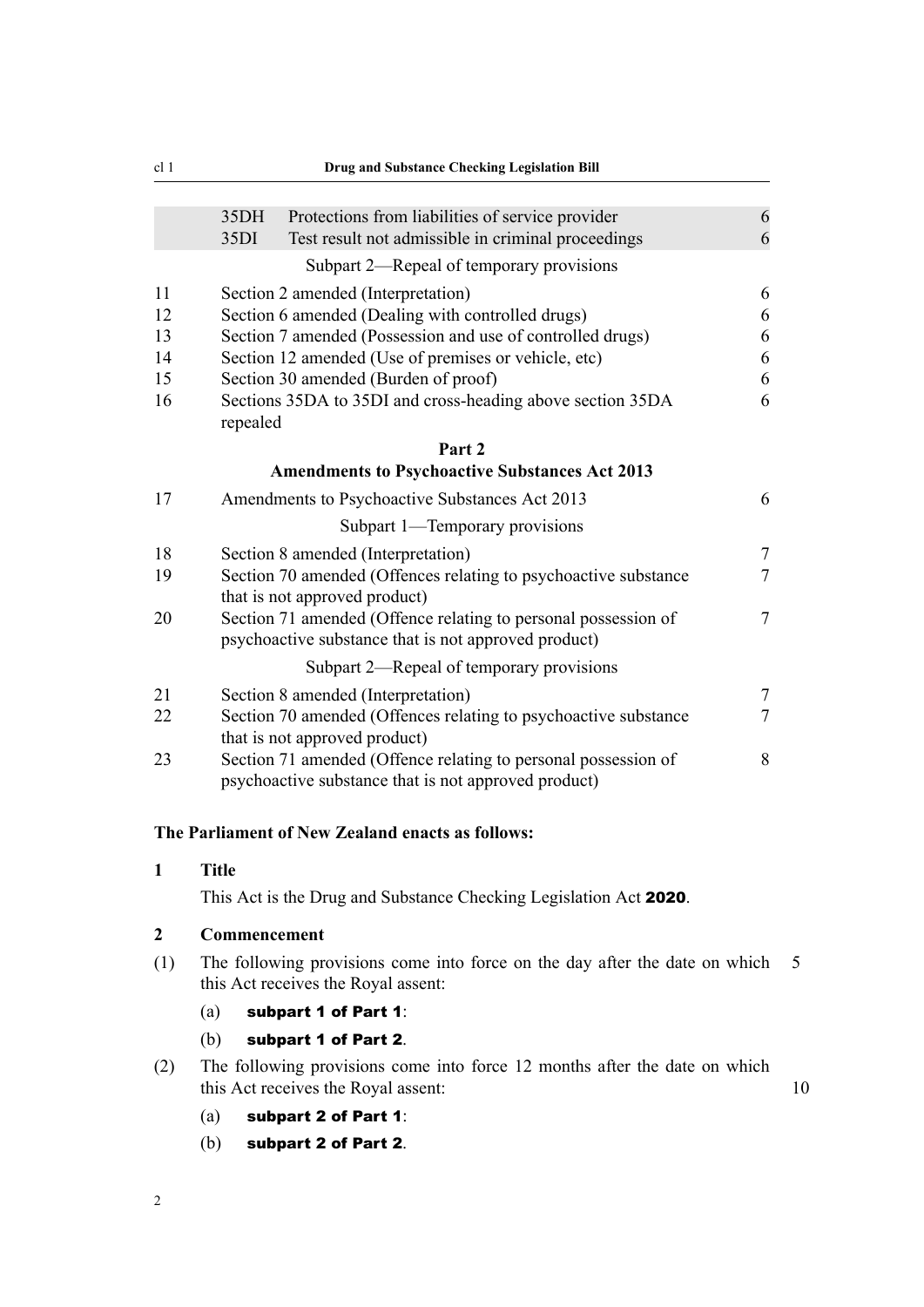### <span id="page-8-0"></span>**3 Repeal of this Act**

This Act is repealed on the day after the date on which the provisions specified in section 2(2) come into force.

# **Part 1 Amendments to Misuse of Drugs Act 1975** 5

#### **4 Amendments to Misuse of Drugs Act 1975**

This Part amends the Misuse of Drugs Act 1975.

#### Subpart 1—Temporary provisions

#### **5 Section 2 amended (Interpretation)**

In section  $2(1)$ , insert in their appropriate alphabetical order:  $10$ 

**drug and substance checking service provider** or **service provider** means a person appointed as a drug and substance checking service provider under section 35DA

**psychoactive substance** has the same meaning as in section 9 of the Psychoactive Substances Act 2013 15

#### **6 Section 6 amended (Dealing with controlled drugs)**

In section 6(1), replace "section 8" with "section 8, **35DC**, or **35DD**".

#### **7 Section 7 amended (Possession and use of controlled drugs)**

In section 7(1), replace "section 8" with "section 8, **35DC**, or **35DD**".

#### **8 Section 12 amended (Use of premises or vehicle, etc)** 20

After section 12(1), insert:

(1A) It is not an offence against subsection (1) for a person to permit any premises to be used by a drug and substance checking service provider for the purpose of performing the functions specified in section 35DB knowing that the service provider will be providing services to individuals who may be committing 25 offences against this Act.

#### **9 Section 30 amended (Burden of proof)**

In section 30, replace "section 8" with "section 8, **35DC**, or **35DD**," in each place.

#### **10 New sections 35DA to 35DI and cross-heading inserted** 30

After section 35D, insert:

3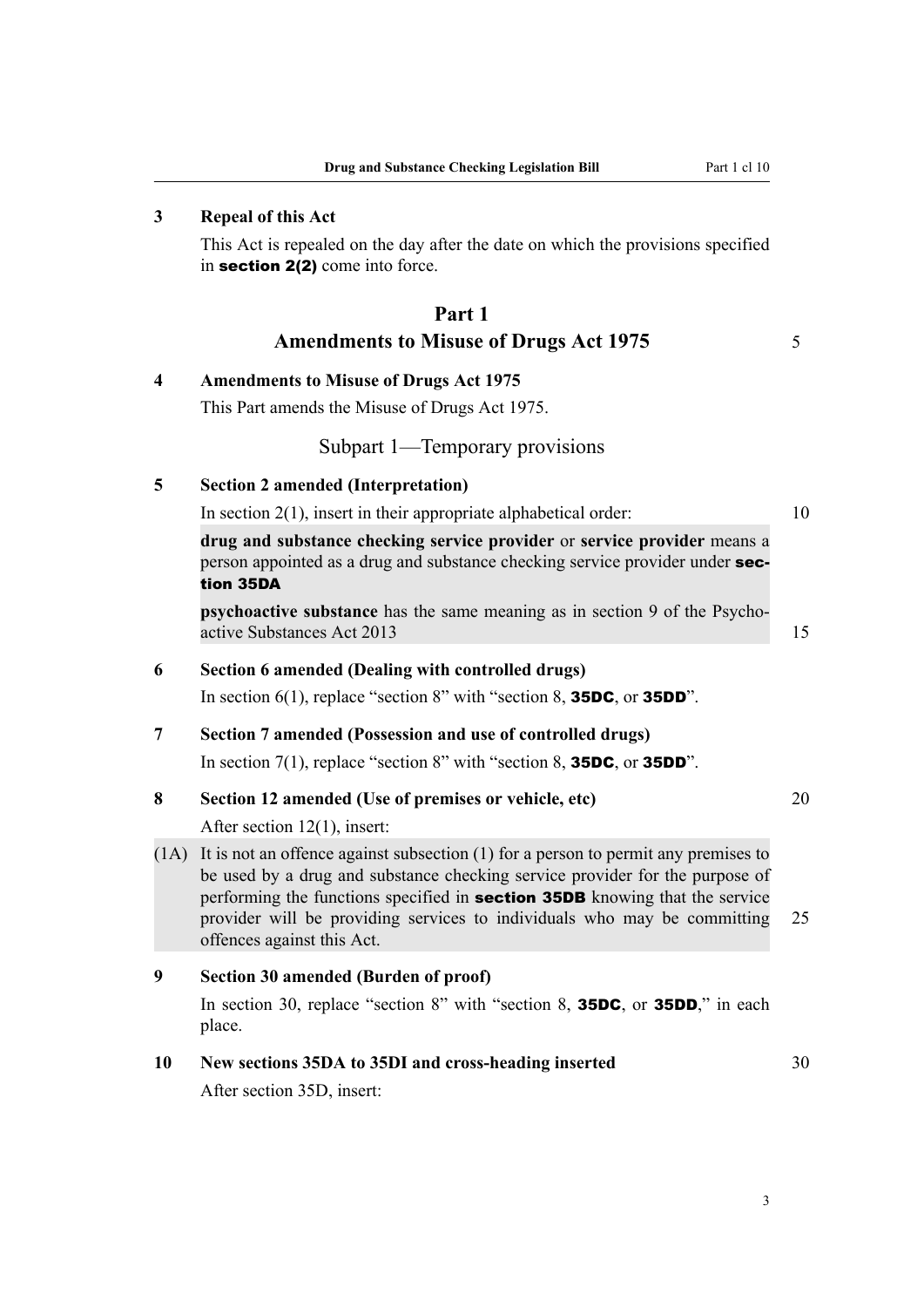#### *Drug and substance checking*

#### <span id="page-9-0"></span>**35DA Drug and substance checking service providers**

- (1) The Director-General of Health may, by notice in the *Gazette*,—
	- (a) appoint drug and substance checking service providers to perform the functions specified in **section 35DB**; and 5
	- (b) specify reasonable terms and conditions that an appointment is subject to.
- (2) The Ministry of Health must publish on its Internet site a list of service providers appointed under **subsection (1)** and the terms and conditions to which a service provider's appointment is subject. 10

- (3) A notice given by the Director-General in the *Gazette* for the purpose of subsection (1)—
	- (a) is a legislative instrument and a disallowable instrument for the purposes of the Legislation Act 2012; and
	- (b) must be presented to the House of Representatives under section 41 of 15 that Act; and
	- (c) is a regulation for the purposes of the Interpretation Act 1999.

#### **35DB Functions of service provider**

- (1) The functions of a service provider are to—
	- (a) provide information and harm reduction advice to help individuals make 20 informed decisions about drug and psychoactive substance use:
	- (b) test any drug or substance (which may be a controlled drug or psychoactive substance) that an individual presents for checking to ascertain the composition and likely identity of the drug or substance:
	- (c) advise the individual who presented a drug or substance for checking of 25 the outcome of the testing:
	- (d) return a drug or substance to the individual who presented it for checking:
	- (e) dispose of any sample of a controlled drug or substance used in testing:
	- (f) dispose of, or arrange for the disposal of, any drug or substance surren- 30 dered by any individual for disposal:
	- (g) arrange for a sample of a drug or substance to be tested by an approved laboratory.
- (2) A service provider must perform the functions referred to in subsection (1)(e) and (f) in accordance with the terms and conditions of their appoint- 35 ment.
- (3) In this section and sections 35DG and 35DI, **drug or substance** includes a sample of a drug or substance.

4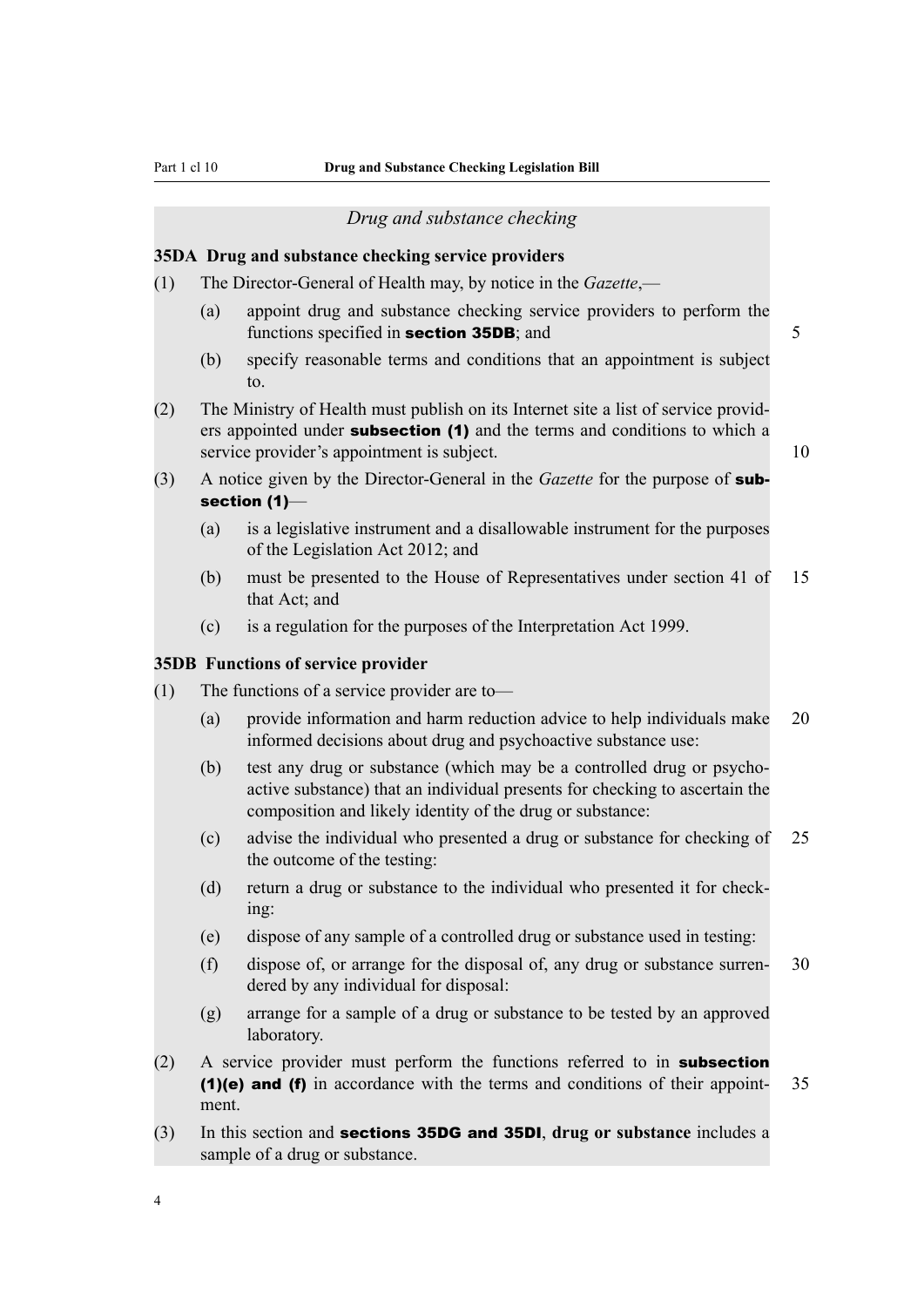<span id="page-10-0"></span>

|     |                                                                                                                                                                                       | 35DC Possession or supply of controlled drug for purpose of performing<br>functions                                                                           |    |  |
|-----|---------------------------------------------------------------------------------------------------------------------------------------------------------------------------------------|---------------------------------------------------------------------------------------------------------------------------------------------------------------|----|--|
| (1) | A service provider may, for the purpose of performing the provider's func-<br>$tions$ —                                                                                               |                                                                                                                                                               |    |  |
|     | (a)                                                                                                                                                                                   | possess a controlled drug:                                                                                                                                    | 5  |  |
|     | (b)                                                                                                                                                                                   | return a controlled drug to the individual who submitted it for checking:                                                                                     |    |  |
|     | (c)                                                                                                                                                                                   | send a controlled drug to an approved laboratory for testing.                                                                                                 |    |  |
| (2) |                                                                                                                                                                                       | <b>Subsection (1)</b> is subject to the service provider's terms and conditions of<br>appointment.                                                            |    |  |
| (3) | In this section and <b>section 35DD</b> , controlled drug includes a sample of a<br>controlled drug.                                                                                  |                                                                                                                                                               |    |  |
|     |                                                                                                                                                                                       | 35DD Supplying or surrendering controlled drug to service provider                                                                                            |    |  |
|     |                                                                                                                                                                                       | An individual may-                                                                                                                                            |    |  |
|     | (a)                                                                                                                                                                                   | supply a controlled drug to a service provider for the purpose of check-<br>ing:                                                                              |    |  |
|     | (b)                                                                                                                                                                                   | surrender a controlled drug to a service provider for the purpose of dis-<br>posal.                                                                           |    |  |
|     |                                                                                                                                                                                       | 35DE Offence relating to breach of terms or conditions of appointment                                                                                         |    |  |
| (1) | A person appointed as a service provider must not breach any terms or condi-<br>tions of their appointment.                                                                           |                                                                                                                                                               |    |  |
| (2) | A person commits an offence and is liable on conviction to a fine not exceed-<br>ing \$5,000 if the person, without reasonable excuse, contravenes subsection<br>$(1)$ .              |                                                                                                                                                               |    |  |
|     | 35DF Offence to provide checking services, etc, without being appointed under<br>section 35DA                                                                                         |                                                                                                                                                               | 25 |  |
|     | $(1)$ A person must not carry out any of the functions specified in <b>section</b><br><b>35DB(1)(b) to (e)</b> without being appointed as a service provider under sec-<br>tion 35DA. |                                                                                                                                                               |    |  |
| (2) | (1).                                                                                                                                                                                  | A person commits an offence and is liable on conviction to a fine not exceed-<br>ing \$5,000 if the person, without reasonable excuse, contravenes subsection | 30 |  |

# **35DG Service providers not to collect, etc, personal information**

A service provider must not collect, maintain, use, or disclose any personal information relating to an individual from whom the service provider receives any drug or substance for checking or disposal. 35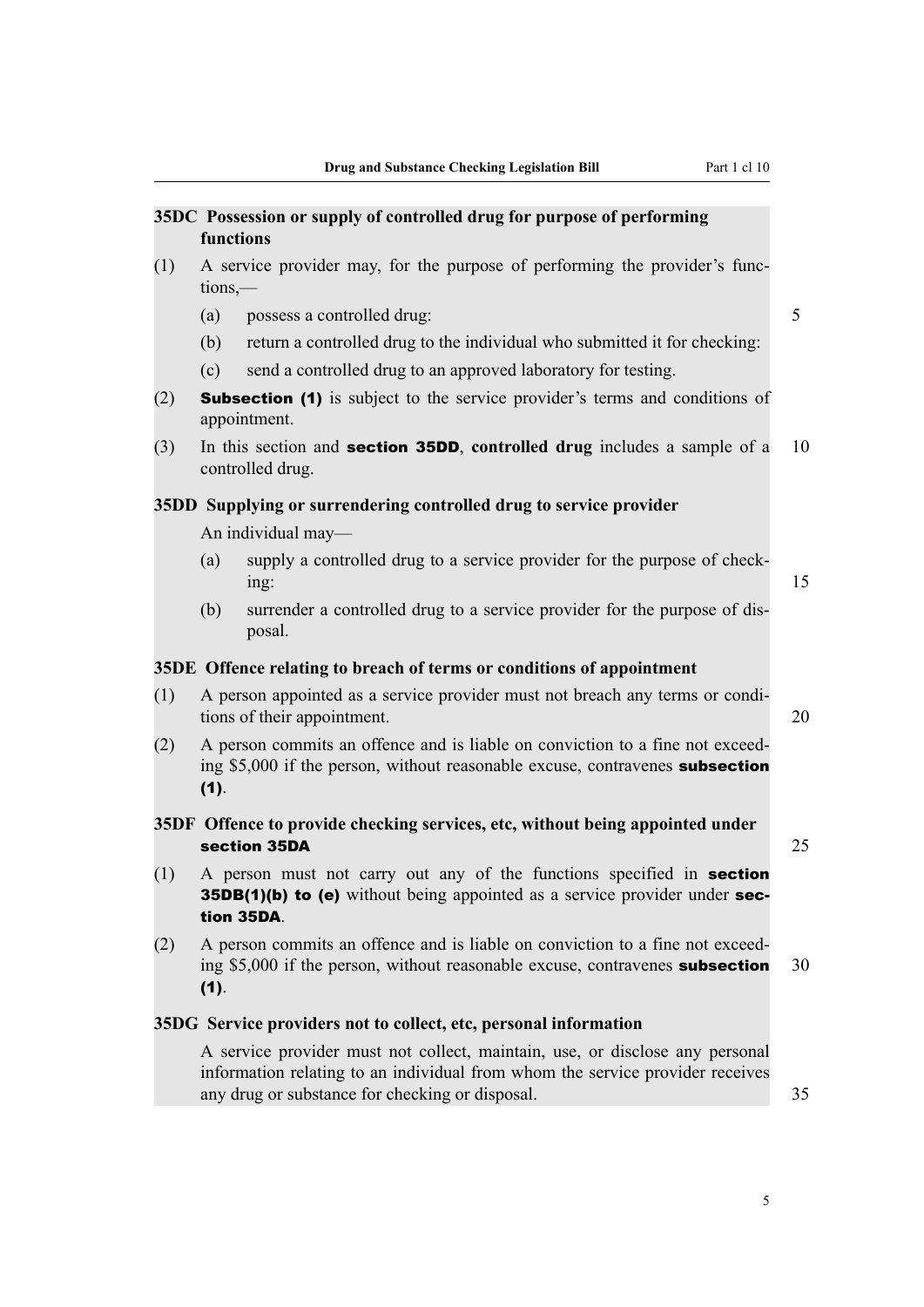#### <span id="page-11-0"></span>**35DH Protections from liabilities of service provider**

- (1) An employee or a volunteer of a service provider is not liable for anything they do or fail to do in the course of the performance or intended performance of the service provider's functions, unless it is shown that they acted in bad faith or without reasonable care.  $\sim$  5
- (2) An employee or a volunteer of a service provider is not liable for any liability of the service provider.
- (3) In this section, **volunteer** means a person who is acting on a voluntary basis (whether or not the person receives out-of-pocket expenses).

#### **35DI Test result not admissible in criminal proceedings** 10

The result of a test carried out by a service provider in relation to any drug or substance is not admissible as evidence in any criminal proceedings against the individual from whom the drug or substance was received.

# Subpart 2—Repeal of temporary provisions

| 11 | <b>Section 2 amended (Interpretation)</b>                                                                                                           | 15 |
|----|-----------------------------------------------------------------------------------------------------------------------------------------------------|----|
|    | In section $2(1)$ , repeal the definitions of <b>drug and substance checking service</b><br>provider, service provider, and psychoactive substance. |    |
| 12 | Section 6 amended (Dealing with controlled drugs)<br>In section 6(1), replace "section 8, <b>35DC</b> , or <b>35DD</b> " with "section 8".          |    |
| 13 | Section 7 amended (Possession and use of controlled drugs)<br>In section 7(1), replace "section 8, <b>35DC</b> , or <b>35DD</b> " with "section 8". | 20 |
| 14 | Section 12 amended (Use of premises or vehicle, etc)<br>Repeal section 12(1A).                                                                      |    |
| 15 | Section 30 amended (Burden of proof)<br>In section 30, replace "section 8, <b>35DC</b> , or <b>35DD</b> ," with "section 8" in each<br>place.       | 25 |
| 16 | Sections 35DA to 35DI and cross-heading above section 35DA repealed<br>Repeal sections 35DA to 35DI and the cross-heading above section 35DA.       |    |
|    | Part 2                                                                                                                                              |    |

# Amendments to Psychoactive Substances Act 2013 30

# **17 Amendments to Psychoactive Substances Act 2013** This Part amends the Psychoactive Substances Act 2013.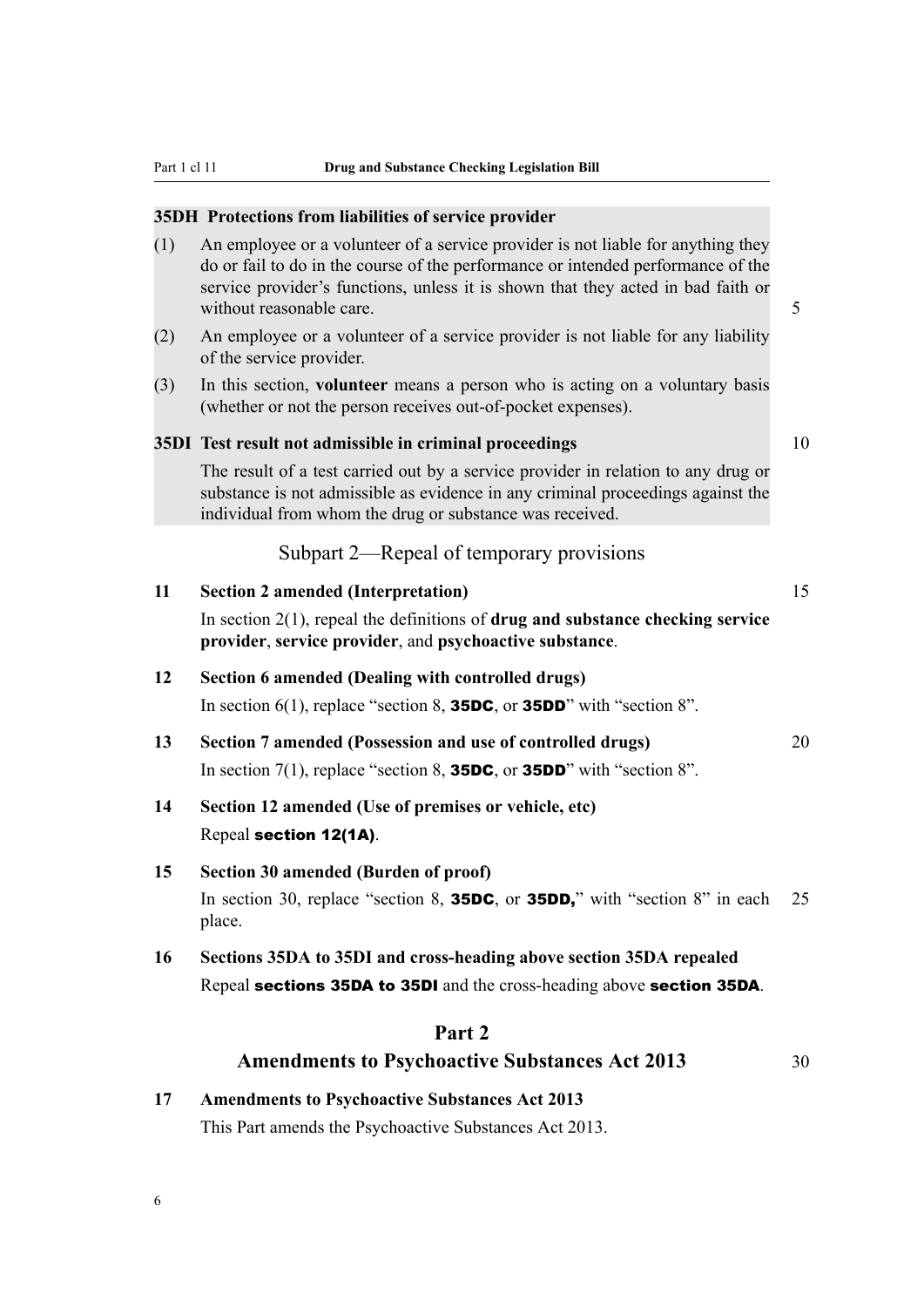#### Subpart 1—Temporary provisions

#### <span id="page-12-0"></span>**18 Section 8 amended (Interpretation)**

In section 8, insert in their appropriate alphabetical order:

**approved laboratory** means a laboratory for the time being approved under section 87 5

**drug and substance checking service provider** has the same meaning as in section 2(1) of the Misuse of Drugs Act 1975

# **19 Section 70 amended (Offences relating to psychoactive substance that is not approved product)**

After section 70(2), insert: 10

- (2A) Subsection (1) also does not apply to—
	- (a) a person who gives a psychoactive substance that is not an approved product to a drug and substance checking service provider for the purpose of checking or for disposal:
	- (b) a drug and substance checking service provider who returns a psycho- 15 active substance that is not an approved product to the person who submitted it for checking:
	- (c) a drug and substance checking service provider who supplies a psychoactive substance that is not an approved product to an approved laboratory for testing. 20

# **20 Section 71 amended (Offence relating to personal possession of psychoactive substance that is not approved product)**

After section 71(2), insert:

- (2A) Subsection (1) also does not apply to a drug and substance checking service provider if the provider has possession of the psychoactive substance in the 25 course of performing the provider's functions.
- (2B) **Subsection (2A)** is subject to the service provider's terms and conditions of appointment.

# Subpart 2—Repeal of temporary provisions

**21 Section 8 amended (Interpretation)** 30 In section 8, repeal the definitions of **approved laboratory** and **drug and substance checking service provider**.

**22 Section 70 amended (Offences relating to psychoactive substance that is not approved product)**

Repeal section 70(2A). 35

7